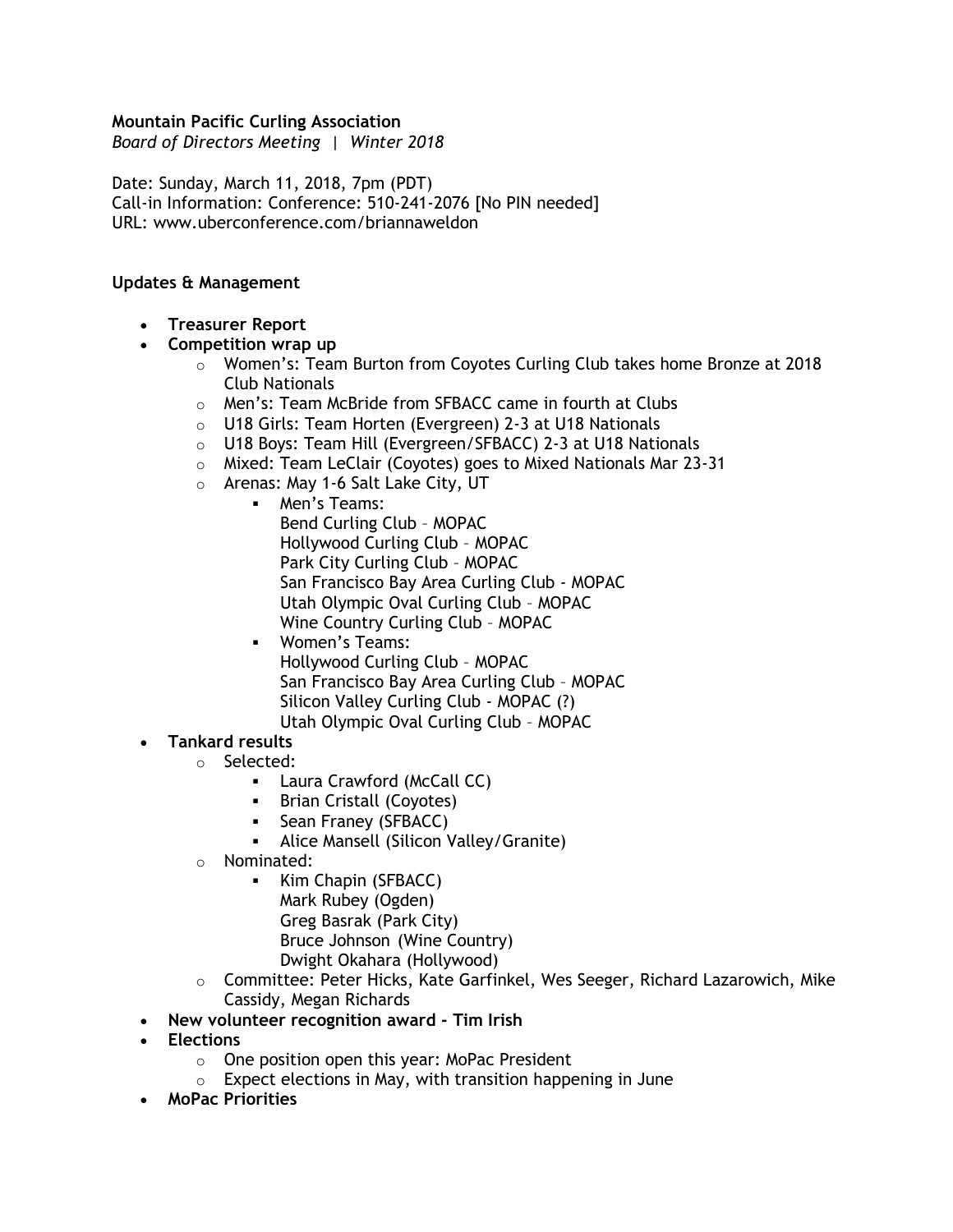- $\circ$  If you'd like to participate in the Men's Worlds ticket contest, confirm with Jay Diamond by Monday 3/12 jay@bayareacurling.com
- **USCA Updates**
	- o Board meeting in person in april in Colorado Springs
	- o Billings move to Dakota Territories accepted
	- o Members general assembly in October, likely on the east coast
		- Attendance is recommended

# • **What can MoPac Do for You?**

- o See Attachment 1 Below
- o Good use of the mopac's funds is needed.
- o Subsidize floor curling sets
- $\circ$  Purchase a set (or a few) of used stones that aren't competition quality to ship around the region. Damage to stones is a major concern
	- **EXECT** Long-term lease option for new clubs
	- Work with the USCA stone purchase program
- $\circ$  Pete will get pricing info on rocks (one standard set and one floor curling set)

## **Committees & Memberships**

• **Draft bylaws update for discussion** 

## **Bylaw Discussion**

- Pretty large structural change- the board would be smaller (officers  $+4$  at-large directors as voting members (president doesn't vote).
	- o Representatives voice of club, vote on annual budget, large expenses outside of the budget, and give input to board of directors
- Club Classification: adding classifications for development clubs (purpose is to grow curling within the region, not league focused), added collegiate curling (Growth ability in the region, structured to regular member clubs with a couple restrictions)
- Club status: if a club doesn't meet minimum requirements for membership. Gives way to manage the way clubs work in the region by giving them responsibility

Questions:

- Should there be a requirement that members be part of the USCA? Probably good to add! Let's be crystal clear about USCA membership. Question - what about the Development clubs? USCA or no?
- How do collegiate clubs stand from the USCA? To participate they need to be active USCA in good standing. They're typically members of their host club and college club. From MoPac it's a recognition and a way to give status and visibility. Part of region's outreach
- Is there a provision that voting could be done by (e)mail, not necessarily at a meeting? Believe that it's only done by electronic means. Double check that it exists
- We should be providing D&O insurance for directors and officers.
- Provision or mechanism for public directory/contacts
- Are the requirements for member clubs different than those in place? Would folks be grandfathered in? There will be a transition plan. No plan for a long-term grandfather clause
- What are the requirements?
	- $\bullet$  Pg 7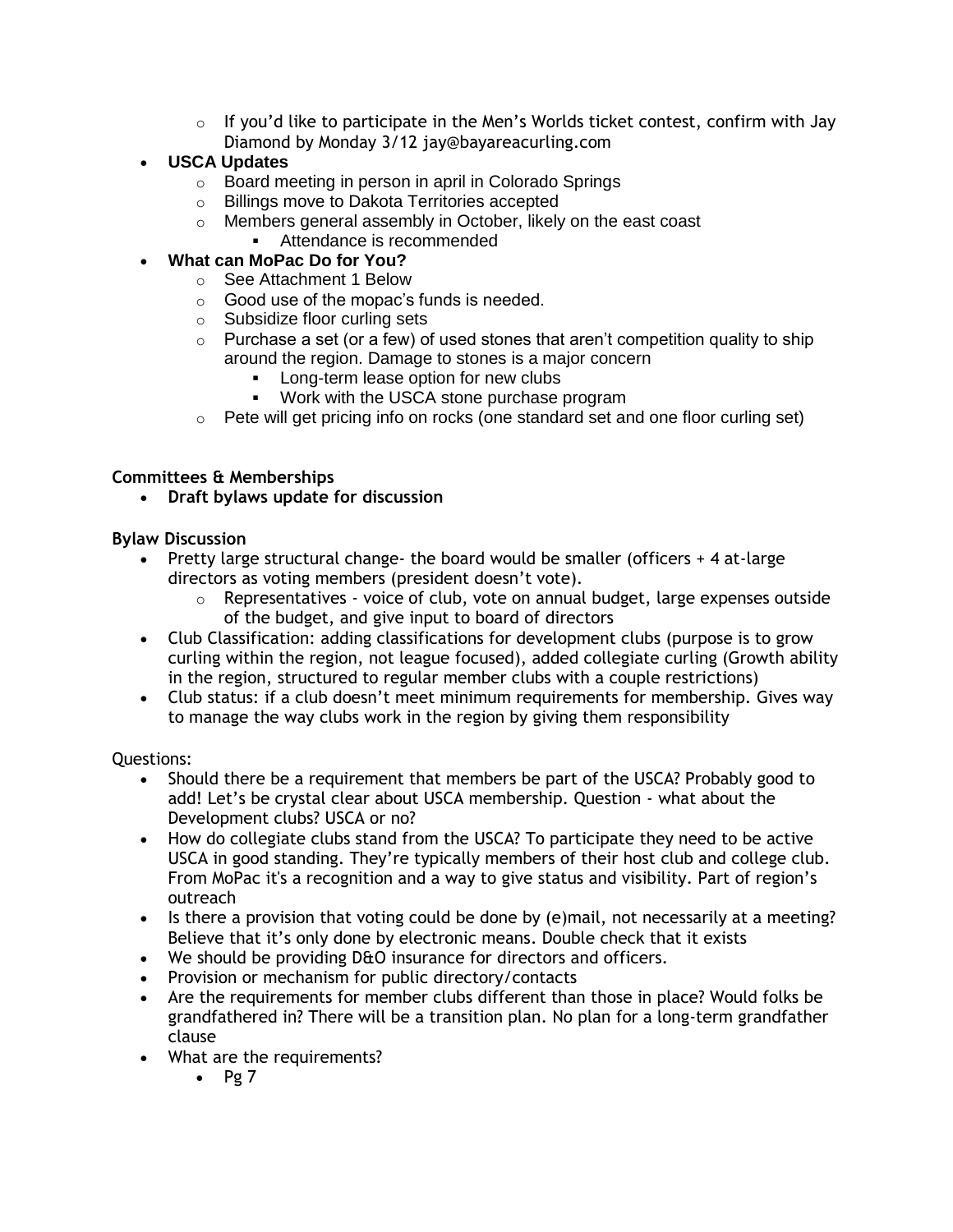- Not really a change in requirements, the change comes in maintaining that status.
- Long discussion about minimum member requirements. There must be more nuance in. There's got a be a grey area/more flexibility. Reciprocal/dual MoPac players coming down to play a league should count.
- Stefan to send deadline for feedback & submit draft 2 in late April-May

General Update

- Pop up event in Bakersfield. Organizing to hopefully form a club. Having a general meeting next Saturday
- Arena Nationals Salt Lake City looking for volunteers
- UOOCC officials part 1 training upcoming in April [buttercup3314872@aol.com](mailto:buttercup3314872@aol.com) or call at 248-620-5651
- Arenas looking for officials contact Paul B directly
- **5U updates (Olivia Stella)**

# **Upcoming Bonspiels**

- **Shared calendar**
	- o [MoPac 5U](http://www.mopacca.org/events/5-year-and-under/2018-5u/) (Granite CC) April 20-22
	- o **Mixed Nationals:**
		- National Tournament: March 23-31, 2018 Eu Claire, WI
	- o [Golden Gate Bonspiel](http://www.goldengatebonspiel.com/) (SFBACC/Silicon Valley) Memorial Day Weekend
	- o [The Barrel](http://winecountrycurlingclub.com/barrel/) (Wine Country) March 23-25
	- o [Summer Blockbuster](https://hollywoodcurling.wildapricot.org/event-2810346) (Hollywood) July 5-8
- **Arena Nationals: (USCA is governing body)** 
	- o National Event: May 1-6, 2017 at Utah Olympic Oval Curling Club
		- **•** Salt Lake City
	- $\circ$  Volunteers will be welcome--may host officiating clinic with enough interest
		- Chief Umpire Paul is looking for officials. Particularly on-ice officials and timers. Email him directly at: [buttercup3314872@aol.com](mailto:buttercup3314872@aol.com) or call at 248- 620-5651
	- o **And here is the link to the USCA championship schedule:**  [http://www.teamusa.org/usa-curling/events/championships-microsite/inside](http://www.teamusa.org/usa-curling/events/championships-microsite/inside-the-championships/national-championship-events)[the-championships/national-championship-events](http://www.teamusa.org/usa-curling/events/championships-microsite/inside-the-championships/national-championship-events)

**Board Updates:**

•

**Topics for Next Meeting:**

- Vote on adopting 2018 Bylaws
- •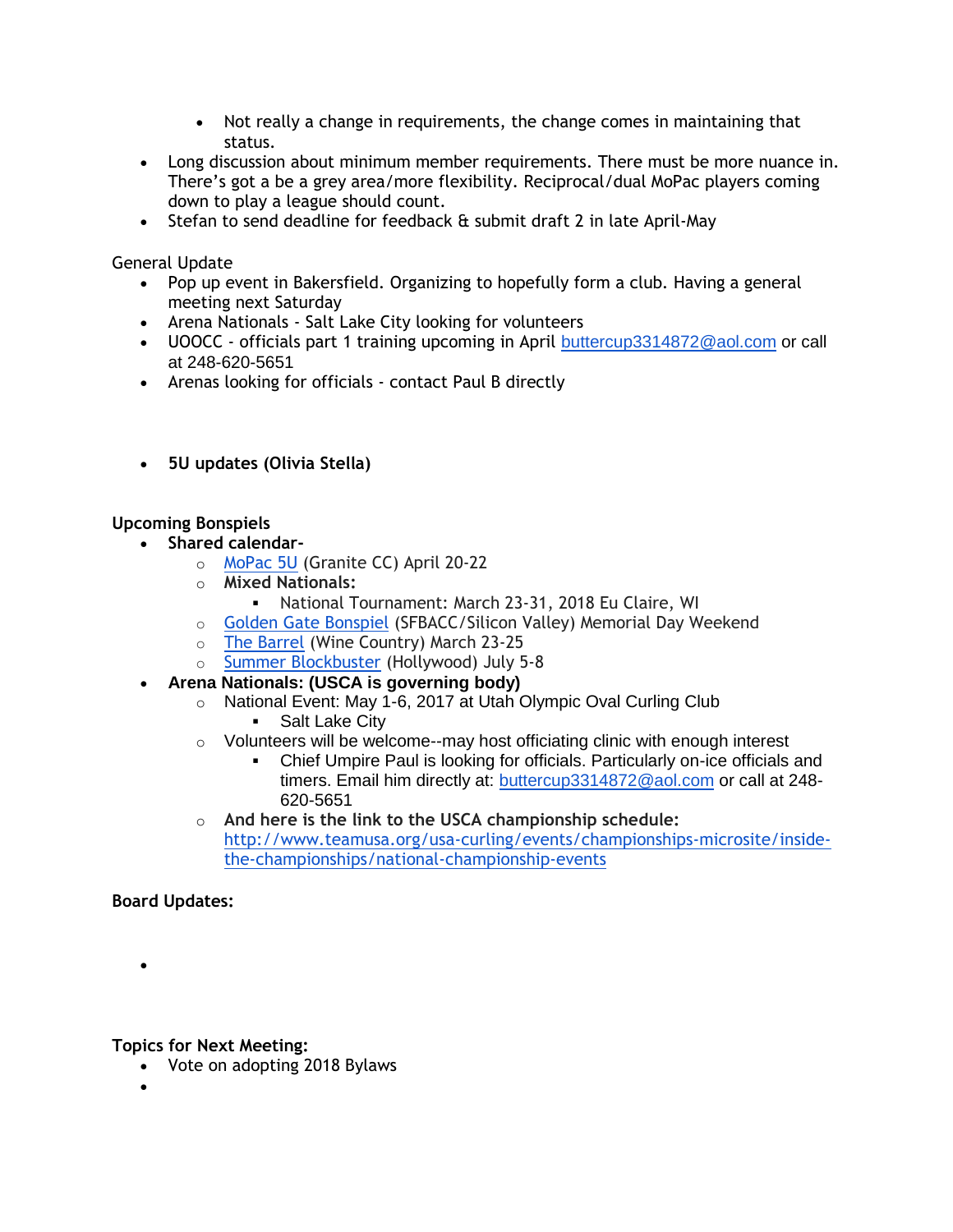# **Next meetings/ Save the Date:**

| Summer: Monday, June 11, 2018 7pm PDT<br>(Annual Meeting)              | June - 2nd Monday        |
|------------------------------------------------------------------------|--------------------------|
| Fall: Tuesday, September 11, 2018 7pm PDT                              | September - 2nd Tuesday  |
| Winter: Wednesday, December 12, 2017, 7pm PST                          | December - 2nd Wednesday |
| Spring: Sunday, March 9, 2019, 7pm PST<br>** check Brier 2019 Schedule | March - 2nd Sunday       |

# **Attendees:**

| X  | Matt Gamboa                               | <b>USCA Representative</b> | matt@hollywoodcurling.org |
|----|-------------------------------------------|----------------------------|---------------------------|
|    | Ron Kloth                                 | Coyotes CC                 | coyotes@mopacca.org       |
|    | Steph Jensen                              | Hollywood CC               | hollywood@mopacca.org     |
| X  | Brenna Duncan                             | Orange County CC           | occurling@mopacca.org     |
|    | Jay Diamond                               | <b>SFBACC</b>              | sfbacc@mopacca.org        |
| X. | Sonya Montero for<br><b>Brian Feldman</b> | Wine County CC             | wccc@mopacca.org          |
| X. | <b>Jared Belsher</b>                      | <b>Boise CC</b>            | boise@mopacca.org         |
|    | Michelle Applebee                         | McCall CC                  | mccall@mopacca.org        |
|    | <b>Edie Hazard</b>                        | Lake Tahoe Epic Curling    | ltec@mopacca.org          |
|    | Nick Kitinski                             | Las Vegas CC               | lvcurling@mopacca.org     |
| X  | <b>Art Placek</b>                         | Evergreen CC               | evergreen@mopacca.org     |
|    | <b>Mlke Wolfe</b>                         | Cache Valley CC            | cachevalley@mopacca.org   |
| X. | <b>Ben Womack</b>                         | Ogden CC                   | ogden@mopacca.org         |
|    | Lanny Derby                               | Salt City CC (DBA Oval CC) | saltcity@mopacca.org      |
|    | Debbie Basrak                             | Park City CC               | parkcity@mopacca.org      |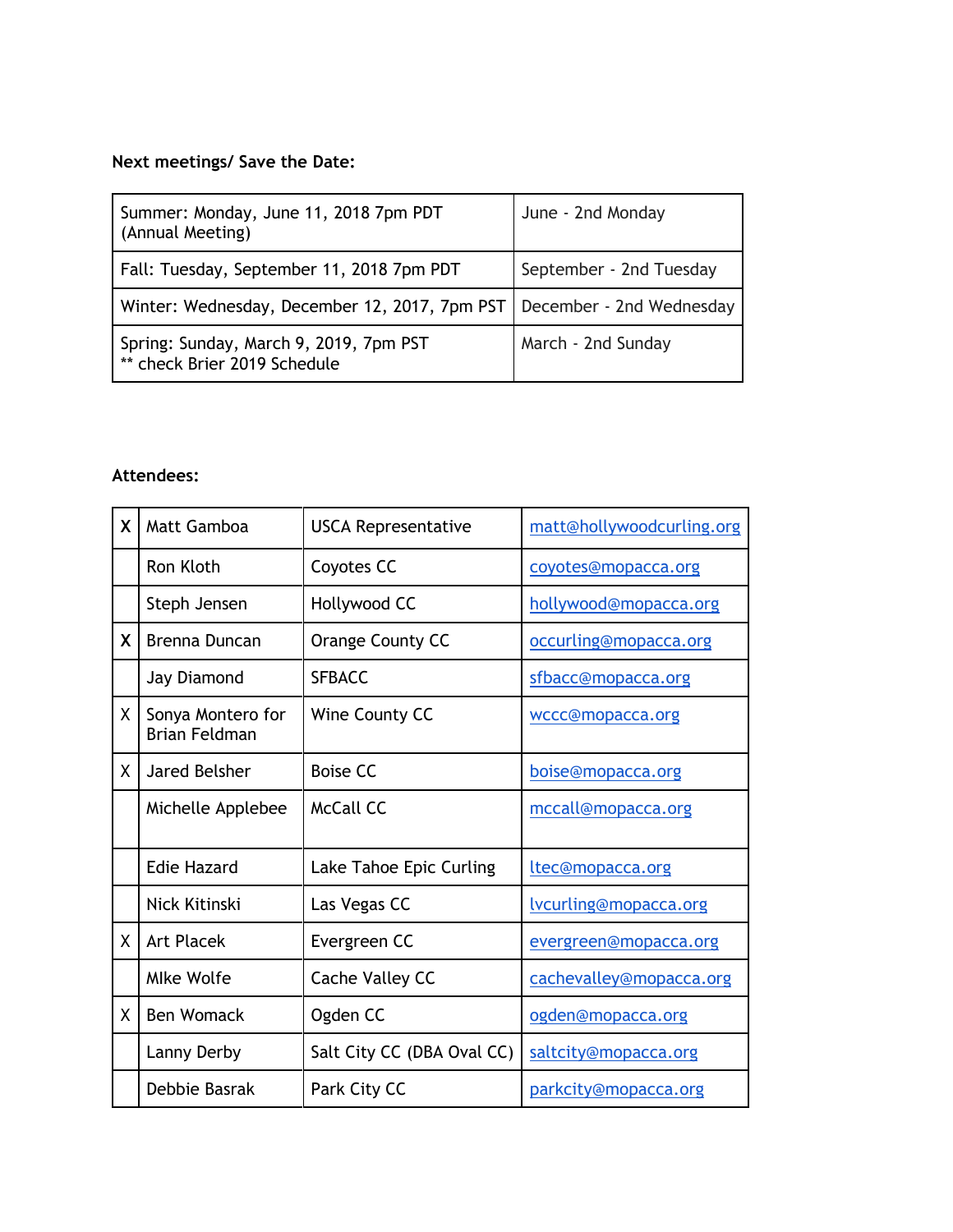|   | Janice Robbins            | Bend CC               | bend@mopacca.org      |
|---|---------------------------|-----------------------|-----------------------|
|   | Andrew Smith              | Olympic Oval CC       | uoocc@mopacca.org     |
| X | Cameron Kim               | <b>Silicon Valley</b> | svcc@mopacca.org      |
| X | <b>Richard Lazarowich</b> | Granite CA            | graniteca@mopacca.org |
| Χ | Ryan Montag               | <b>CDA Curling</b>    | cda@mopacca.org       |
| X | BriAnna Weldon            | President             | president@mopacca.org |
| X | <b>Peter Hicks</b>        | <b>VP</b>             | vp@mopacca.org        |
| X | <b>Stefan Brems</b>       | Secretary             | secretary@mopacca.org |
| Χ | Megan Richards            | Treasurer             | treasurer@mopacca.org |

### **Guests:**

## Steve Schaffer (Sil

## **Adjourn: approximately 9:30PM**

### **Summary of Action Items for Board**

•

# **MOTIONS & RESULTS**

 $\bullet$ 

# **Attachment 1**

Answers to the question, What can MoPac do for the clubs?

- Providing a set or two of floor curling stones to rent out and ship to clubs for events and for curling demonstrations at schools or anywhere where there isn't any ice.
	- o Stones are available for free to borrow from USCA
- Produce sufficient financial statements necessary for the Board to evaluate MoPac's financial position. This includes balance sheet, profit/loss statement, cash flow activity and actual amounts vs budget. This will allow the Board to make good decisions on proposed projects.
	- o Good progress has been made